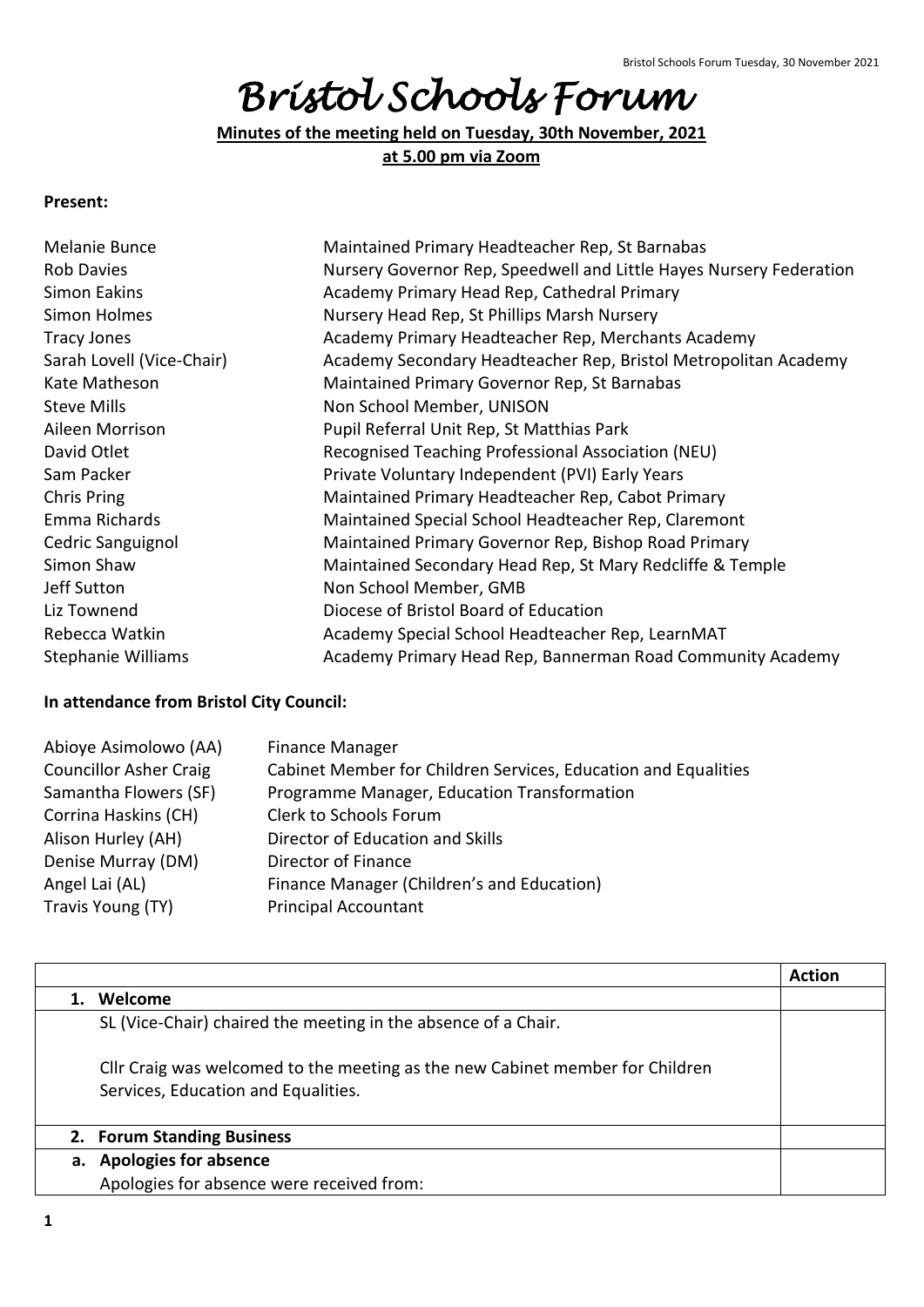|                                                                                                                                                                                                                                                       | Trish Dodds, Academy Primary Governor Rep, Fishponds Academy<br>Cameron Shaw, Academy Secondary Head Rep, Bristol Metropolitan                                                                            |    |
|-------------------------------------------------------------------------------------------------------------------------------------------------------------------------------------------------------------------------------------------------------|-----------------------------------------------------------------------------------------------------------------------------------------------------------------------------------------------------------|----|
|                                                                                                                                                                                                                                                       | b. Quorate                                                                                                                                                                                                |    |
|                                                                                                                                                                                                                                                       | The Clerk confirmed the meeting was quorate.                                                                                                                                                              |    |
|                                                                                                                                                                                                                                                       | c. Resignations<br>The Clerk reported the resignation of Ruth Pickersgill, Academy Secondary Governor<br>Rep, City Academy.                                                                               |    |
|                                                                                                                                                                                                                                                       | d. Appointment of New Members<br>There were no new Members to report.                                                                                                                                     |    |
|                                                                                                                                                                                                                                                       | e. Notification of Vacancies<br>The following vacancies were noted:<br>2 x Academy Secondary Governor Rep<br><b>Academy Primary Governor Rep</b><br><b>PRU Governor Rep</b><br><b>Clifton Diocese Rep</b> |    |
| f.                                                                                                                                                                                                                                                    | <b>Declarations of Interest</b><br>There were no declarations of interest.                                                                                                                                |    |
|                                                                                                                                                                                                                                                       | 3. Minutes of the Previous Meeting                                                                                                                                                                        |    |
|                                                                                                                                                                                                                                                       | <b>RESOLVED</b> - that the minutes be confirmed as a correct record                                                                                                                                       |    |
|                                                                                                                                                                                                                                                       | <b>Matters Arising</b>                                                                                                                                                                                    |    |
|                                                                                                                                                                                                                                                       | Teachers pay and pensions grant<br>TY confirmed that the Forum Member who had raised this issue had now received a separate<br>response with the Education and Skills Funding Agency (ESFA).              |    |
| Group.                                                                                                                                                                                                                                                | <b>Education Transformation Programme Update</b><br>It was noted that a representative of FLORA had attended the Early Years Task and Finish                                                              |    |
| Members agreed that it would be useful to include the Written Statement of Action RAG rating<br>at the next meeting.                                                                                                                                  |                                                                                                                                                                                                           | AH |
| In response to a request for evidence of input from Health colleagues, AH undertook to<br>circulate the outcome of the formal monitoring visit against the Written Statement of Action<br>which captured education, care and health input and impact. |                                                                                                                                                                                                           |    |
|                                                                                                                                                                                                                                                       | 4. Director of Education and Skills Update - to include proposal for Schools Forum to<br>continue to support Education Transformation Programme in 2022/23                                                |    |
|                                                                                                                                                                                                                                                       | AH introduced the report and drew attention to the main points as follows:<br>1. In terms of a summary of the programme to date, a lot of the early transformation work                                   |    |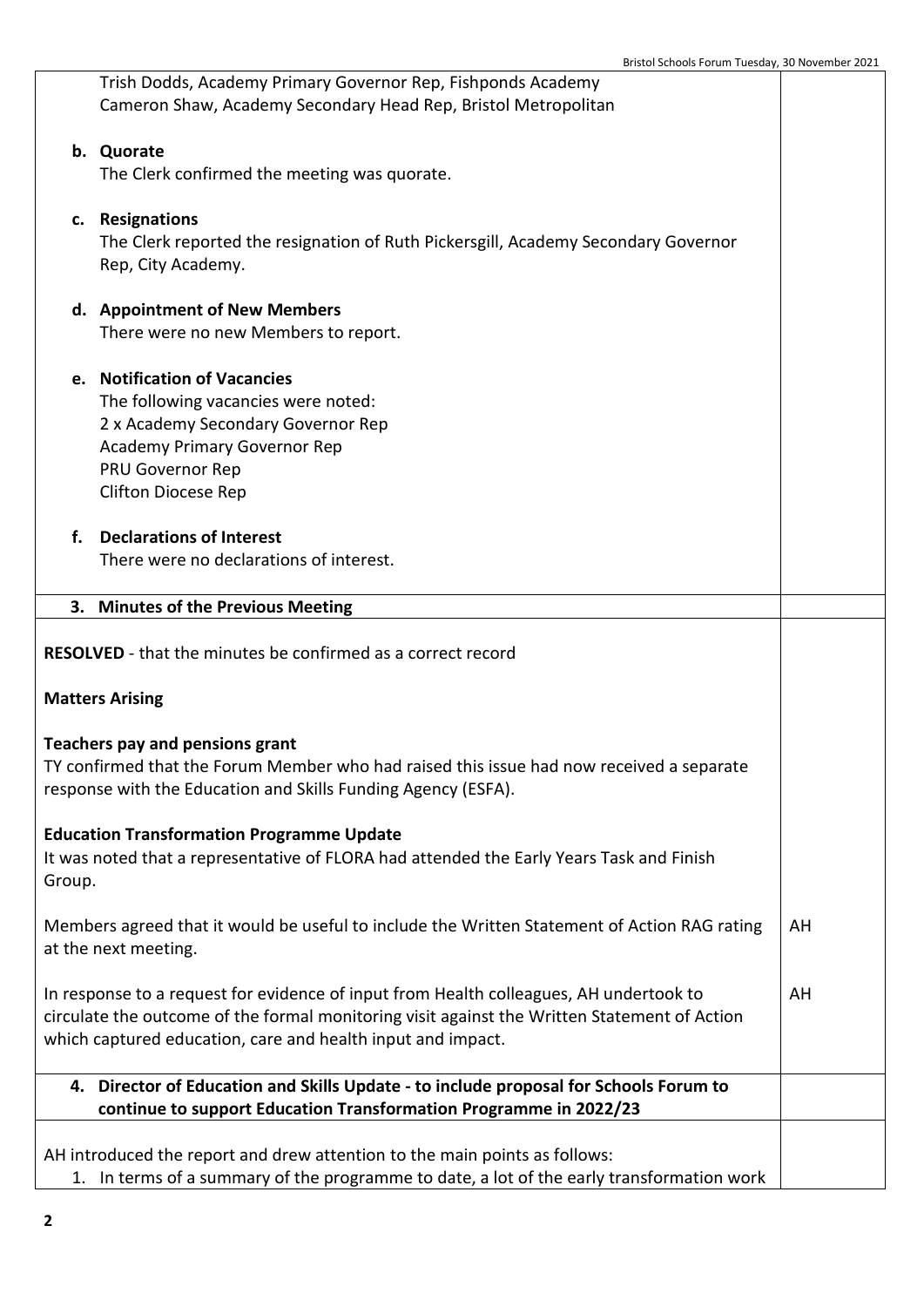was in line with the Written Statement of Action which addressed the issues raised in the 2019 SEND Inspection.

- 2. As a consequence of the increase in compliancy, there had been an increase in spend in the High Needs block so phase 2 of the programme was reframed into the DSG Management Plan to support development and delivery of mitigations to manage long term cost pressures and ensure best value.
- 3. Financial impact and forecast mitigations would be discussed under the next agenda item and a decision whether to agree in principle to the transfer of 0.5% to the High Needs Block to support phase 3 of the programme would be taken later in the meeting under the Schools Block item.
- 4. As part of the alignment of DSG Management Plan a DfE self-evaluation had been undertaken by Bristol City Council, and other local authorities who had experienced increased deficit budgets, as a safety valve agreement.
- 5. As part of this process, it was recognised that some of the projects not fully covered by phase 2 needed to be the focus for phase 3 (if funding was approved).
- 6. There had also been a number of discussions with Heads and the Excellence in Schools Board about how to improve inclusion across the city and be more creative about how funding is targeted. Looking at Strengthening early support and intervention.
- 7. This review was timely as settings were seeing more emerging needs as a result of the Covid-19 pandemic.
- 8. If funding was approved, phase 3 would be different in key areas:
	- 1. A smaller amount would be retained by the local authority to deliver current projects and to focus on the red/amber areas.
	- 2. The majority of the funding would be made available to the sector to develop a more sustainable system. This would build on citywide workforce/development to respond to emerging needs and give the sector the opportunity to share specialist knowledge through peer-to-peer programmes. The sector would identify the area of focus and there would be a bid system for funding to test and deliver programmes.

In response to a question about the application process, AH responded that there would be a formal process and a board of key stakeholders would be established to oversee applications. Once applications had been submitted and reviewed and funding allocated there would be an impact assessment and see which programmes could be scaled up for the future.

Forum Members welcomed the proposal for greater involvement by the education sector.

# **5. DSG Management Plan Update**

AA introduced the report and drew attention to the following:

- 1. Schools Forum had received a detailed paper in June which described the mechanism for the DSG Management Plan.
- 2. Since June, the forecast position had changed following further detailed work regarding demand and analysis and an altered framework from the DfE and the latest plan, with no mitigations, showed an £89m deficit by 2025/26.
- 3. It was believed that, with mitigations, a reduction could be achieved to bring down the deficit to £45m in 2025/26.

As Chair of the Early Years Task and Finish Group, RD summarised the discussions held at the recent meeting: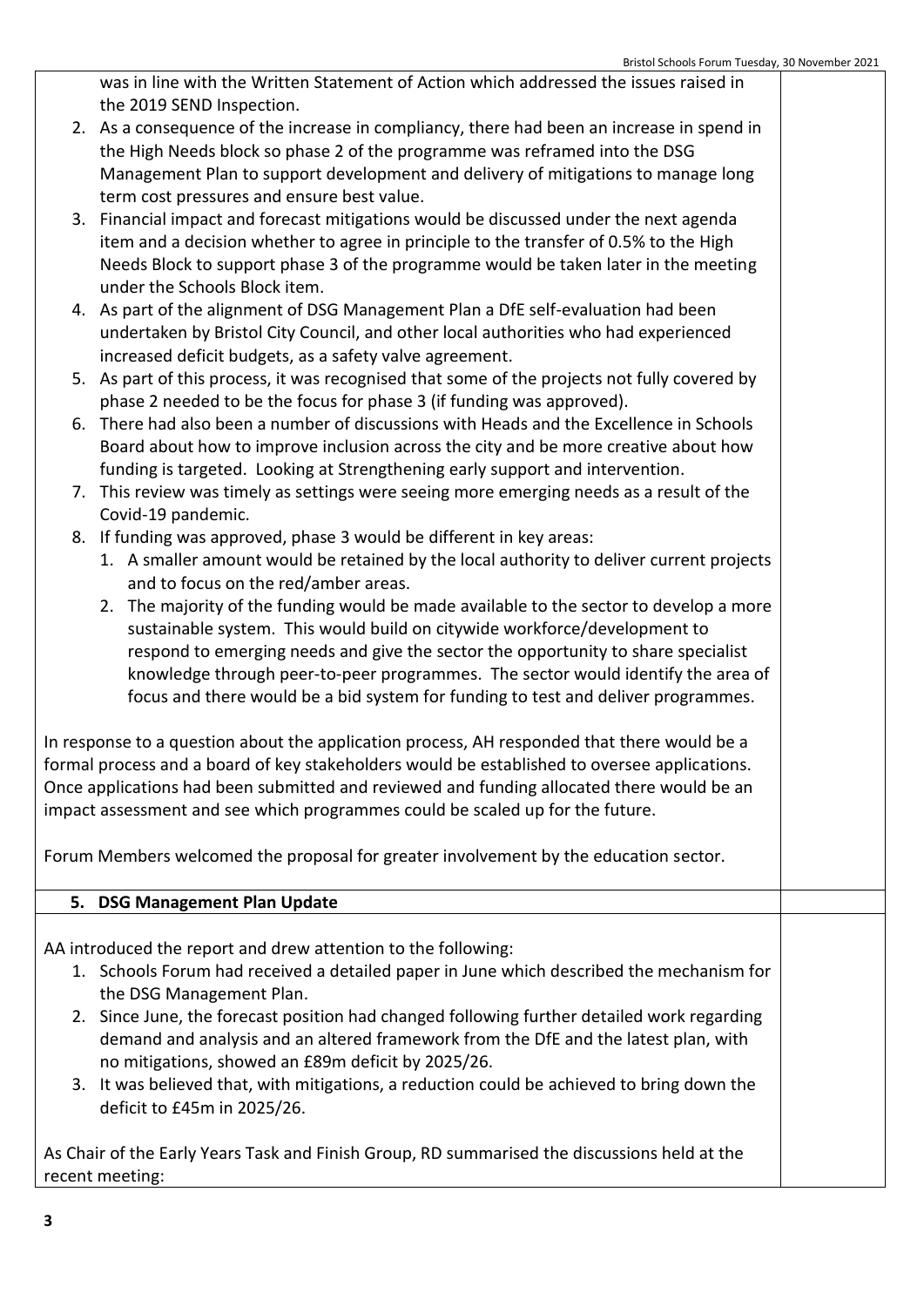- 1. There was a declining birth rate that would impact on Early Years in the first instance, but it was important to note that the birth rate varied across the city and was higher in the more deprived areas.
- 2. The long-term impact of the Covid-19 pandemic was difficult to predict.
- 3. There was other projects going on simultaneously in the Early Years sector, so it was important to be mindful of that alongside the DSG Management work.
- 4. A representative of FLORA had attended the meeting and explained the value of the work and how it could be developed.

As Chair of the High Needs Task and Finish Group, AM summarised the discussions held at the recent meeting:

- 1. The group discussed the increase in complexity and demand, demand management and how to work collaboratively so that interventions could be put in where needed.
- 2. There were an increased number of applications coming through the system.
- 3. There was better SENCO training and as a result, more needs were being identified.
- 4. Bristol City Council was issuing a great number of plans which was good, but there was not always the right provision available.
- 5. There was more demand than capacity within the team.
- 6. The increase in High Needs demand and spending was a national issue and Bristol was in a similar position to a lot of other local authority areas.
- 7. There was a need for increased funding from Government as funding had not kept up with demand.

## **Schools Forum noted:**

- **1. the update to the Plan.**
- **2. that the consultation with Schools Forum regarding the Plan following review by High Needs and Early Years Task & Finish Groups would continue.**
- **3. that the Plan was intended as a dynamic document that would continue to evolve in future iterations.**
- **4. additional stakeholder engagement, coproduction and engagement was required as the Plan evolved, and including Schools Forum, education institutions, parents and carers, children and young people, elected members and health partners.**
- **5. the next version of the Plan would be bought to Schools Forum in the Spring term 2022.**

# **6. DSG Budget Monitor (P6)**

AL gave an update on the DSG position as at period 6 (end of September) and confirmed that the October position would be published as part of the papers for the Cabinet meeting taking place on 14 December. She confirmed that there was a £14.5m overspend mainly due to pressures in the High Needs block.

# **AGREED that the in-year position for the overall DSG be noted.**

## **7. Schools Block School Funding Formula 2022/23 including feedback from Finance Sub-Group**

TY introduced the report which requested a steer from Forum Members about how to apply the funding formula. He reported that: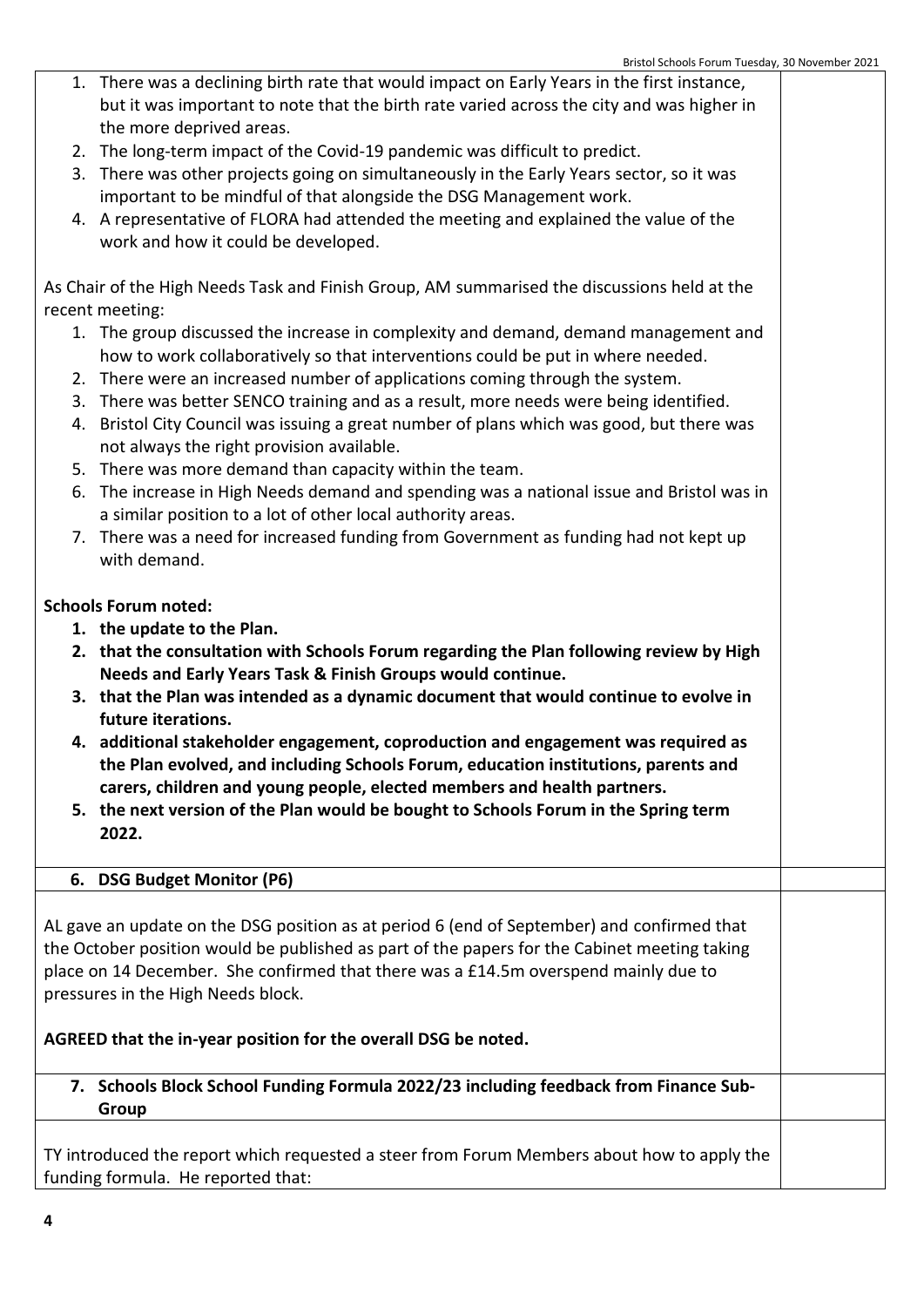- 1. Due to tight timescales for submitting information to the ESFA in January, it was important to get an early steer on how to apply the funding formula.
- 2. The issues requiring a steer were whether to transfer money to the High Needs block to support the Education Transformation Programme and if so, how much; the value of the minimum funding guarantee; what value to set on funding factors including a lump sum; whether to prioritise any sector and allocate any funding for growth fund.
- 3. The was no proposal for a falling rolls fund.

SE reported that the Finance Sub-Group had met and looked at these issues in detail and summarised the recommendations of the Group as follows:

- 1. The pressure on the High Needs Block was recognised and it was agreed there should be a 0.5% transfer, however the Group requested evidence to see how the money had been spent in previous years and whether there had been an impact. It was noted that this had been addressed by the update report considered earlier in the meeting.
- 2. The Group had also discussed retaining the lump sum at the current level, the minimum funding guarantee and the allocation of spare funding. The Group supported maintaining the MFG at 0.5% as if it was set too high, schools would get more protection if their deprivation levels dropped.
- 3. In terms of the allocation of spare funding and how best to allocate, it was noted that there was not one option that was best for all schools. The Group supported more money going towards the deprivation factors and that option also benefitted the most schools.
- 4. The Group also had a discussion on the Growth Fund and had agreed that, where a school had come to an agreement with a local authority to expand and would be funded for a certain period to support this, it would be unfair to subsequently withdraw funding.

In response to a question about consultation with schools, TY confirmed there had been 37 responses as follows:

- 23 favoured the block transfer of 0.5% to the High Needs Block
- 36 supported the MFG set at 0.5%
- 31 preferred preserving the lump sum and supporting Additional Educational Needs (AEN);
- 18 supported favouring all sectors in the unit funding and 19 favoured supporting the primary sector.

Schools Forum members supported the proposals, subject to a final decision being made at the January meeting once funding levels had been confirmed by the EFSA.

# **AGREED:**

- **1. The changes in the formula methodology for 2022/23 be noted.**
- **2. The following proposed arrangements for 2022/23 be agreed in principle, subject to a final decision at the January meeting once the final figures had been confirmed: a. transfer 0.5% to High Needs Block.**
	- **b. set MFG at 0.5%**
	- **c. to retain lump sum at current level.**
	- **d. to allocate any spare funding (after mandated items) to AEN.**
	- **e. to allocate £2m to Growth Fund.**
- **3. The potential changes to the National Funding Formula for 2023/24 be noted.**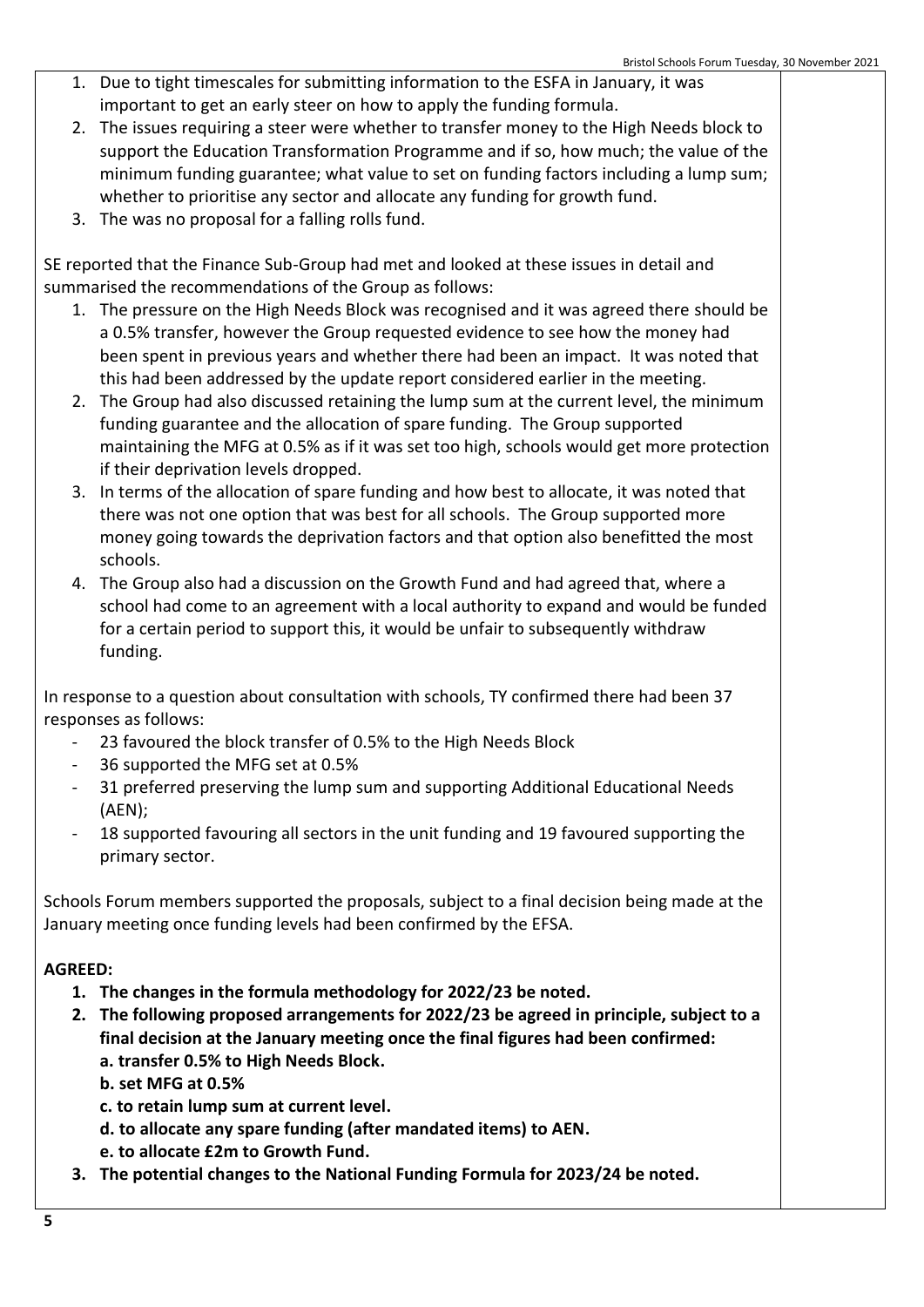AH

#### **8. De-delegation 2022/23**

TY introduced the report and confirmed that Maintained Schools had been consulted and the outcome was included in the report.

In response to a question from a Maintained Primary School Representative about the Risk Protection Arrangement (RPA) for schools and how that offer compared with de-delegated insurance services, it was agreed a decision be deferred pending further information being available in advance of the January meeting.

In response to a question in relation to Free School Meal eligibility and whether this was checked regularly to see if family circumstances, AH undertook to look into this issue and report back to the next meeting.

In considering the other issues, it was agreed that there should be a nil contribution in 2022/23 in relation to Schools in Financial Difficulty in view of the fact that there a surplus balance.

David Otlet made a statement on behalf of the joint teaching unions in support of de– delegation of Trades Union facility time and confirmed the money was used to reimburse the schools which employed elected representatives. He confirmed that, in relation to the current surplus, this was not an accurate position as a lot of schools were behind in submitting claims. In view of this it was agreed that Trade Union facility time should be de delegated at the recommended amount per pupil, but that schools be encouraged to submit claims in time to ensure that Schools Forum is making a decision based on accurate data in future years.

#### **AGREED:**

#### **Schools Forum Members:**

- **1. Noted the outcomes of the consultation on school funding arrangements.**
- **2. Maintained primary school representatives of Schools Forum voted on the dedelegation of the following services at the amounts per pupil indicated for 2022-23:**
	- **a) Employee and Premises Insurance – £31.05 – DEFERRED until January meeting**
	- **b) Assessment of eligibility for free school meals – £1.14 – AGREED**
	- **c) Maternity supply cover – £31.18 – AGREED**

**d) Schools in financial difficulty - AGREED to de delegate but carry forward balance from previous year** 

- **e) Trades Union facility time - £3.85 - AGREED**
- **f) Education psychology – £5.74 - DEFERRED until January meeting**
- **3. Maintained secondary school representatives of Schools Forum voted on the de-**

**delegation of the following services at the amounts per pupil indicated 2022-23:**

- **a) Employee and Premises Insurance - £39.38 - AGREED**
- **b) Assessment of eligibility for free school meals - £1.14 - AGREED**
- **c) Maternity supply cover – £45.27 - AGREED**
- **d) Trades Union facility time - £3.85 – AGREED**
- **e) Health and safety roving reps – £0.91 - AGREED**
- **f) Education psychology – £5.74 - AGREED**
- **9. Revision to Scheme for Financing Schools**